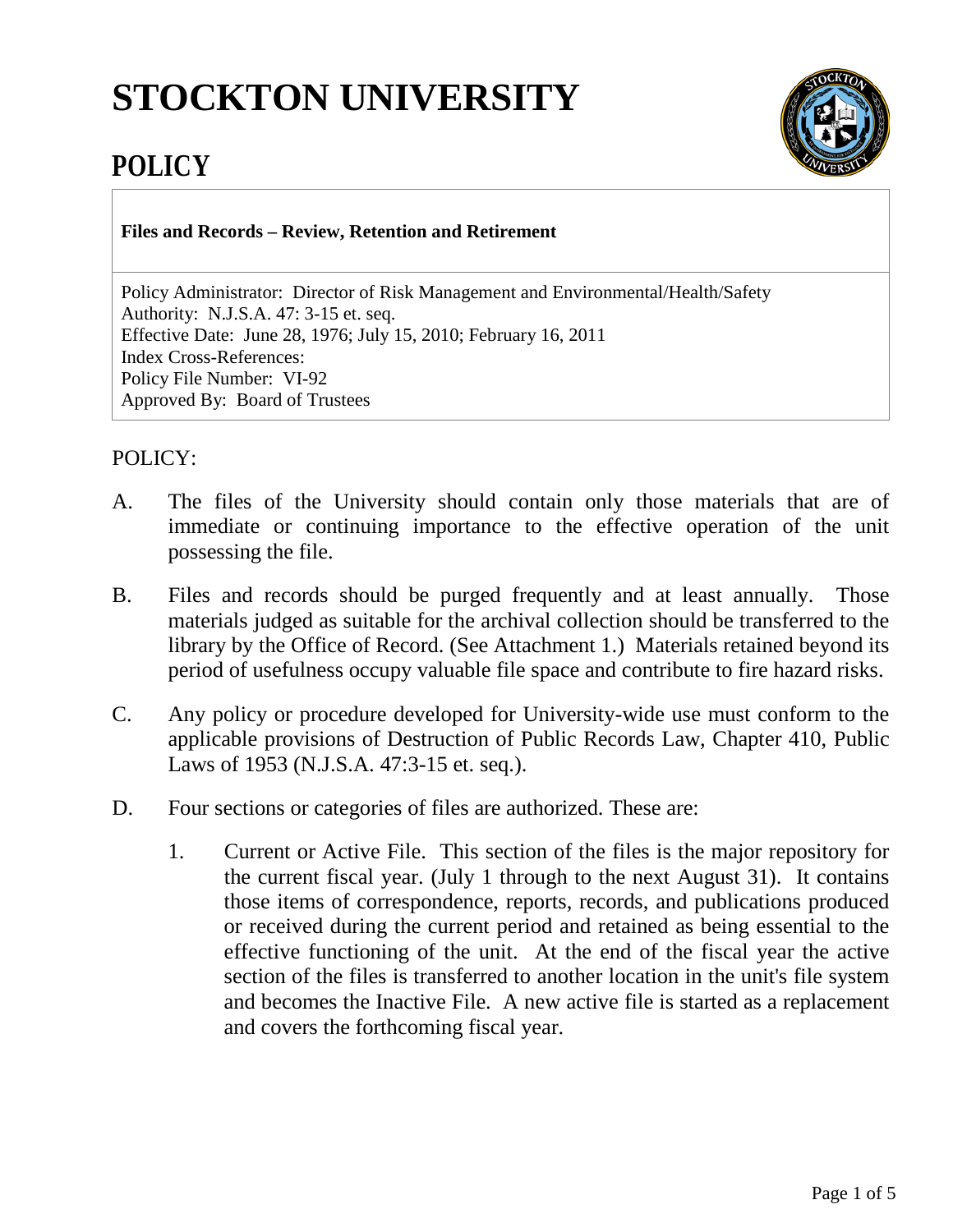- 2. Inactive File. As indicated this was the previous year's active file less those items purged during the review and transfer process. The latter process is conducted in conjunction with the physical transfer of the materials being retained. The purpose of retaining the Inactive File is to permit relatively easy access to those older materials which still contribute to the orderly functioning of the unit. This section of the file system might also be labeled as "the second year file." Also there will be occasions where specific holdings are removed from the inactive file and placed back into the current or active file.
- 3. Holding File. This is the third section of the file system. It should contain those exceptional items required for some definite period beyond the "second year" Inactive File. Generally materials in the holding file should be restricted to a few items of historical, legal, or financial value to the unit and/or the University. In this category are some items, which after serving its purpose in the unit, would be transferred to the University Archives because of potential archival value.
- 4. Transfer Files. These are materials which under N.J.S.A. 43:3-15 et. seq. meet the criteria as "Public Records" and are in the process of being destroyed. Those files or items requiring permission from Division of Archives and Records Management, Trenton, prior to destruction, are indicated by asterisks in the listing of retention periods. The transfer files would be held in a records retention center pending disposition.
- E. In the destruction process, the shredding of confidential correspondence, records, computer materials, identification cards will be accomplished by the Office of Record.
- F. Offices of Record. Various offices are designated as the Office of Record to be responsible for maintaining, in conjunction with the Archives, a continuity file of specified materials. The designations are included in this policy to fix the responsibility, and to eliminate the necessity or tendency for other offices to keep the same materials in their files. The knowledge that some other office is retaining copies or furnishing specific materials to the Archives, hopefully will preclude other offices from retaining copies of the same items. The designated Offices of Record and areas of responsibility are listed in Attachment 1.
- G. Retention Periods. Retention periods for various categories of file materials may be found at http://www.state.nj.us/state/darm/links/pdf/s510000.pdf

### Attachments:

1. Office of Record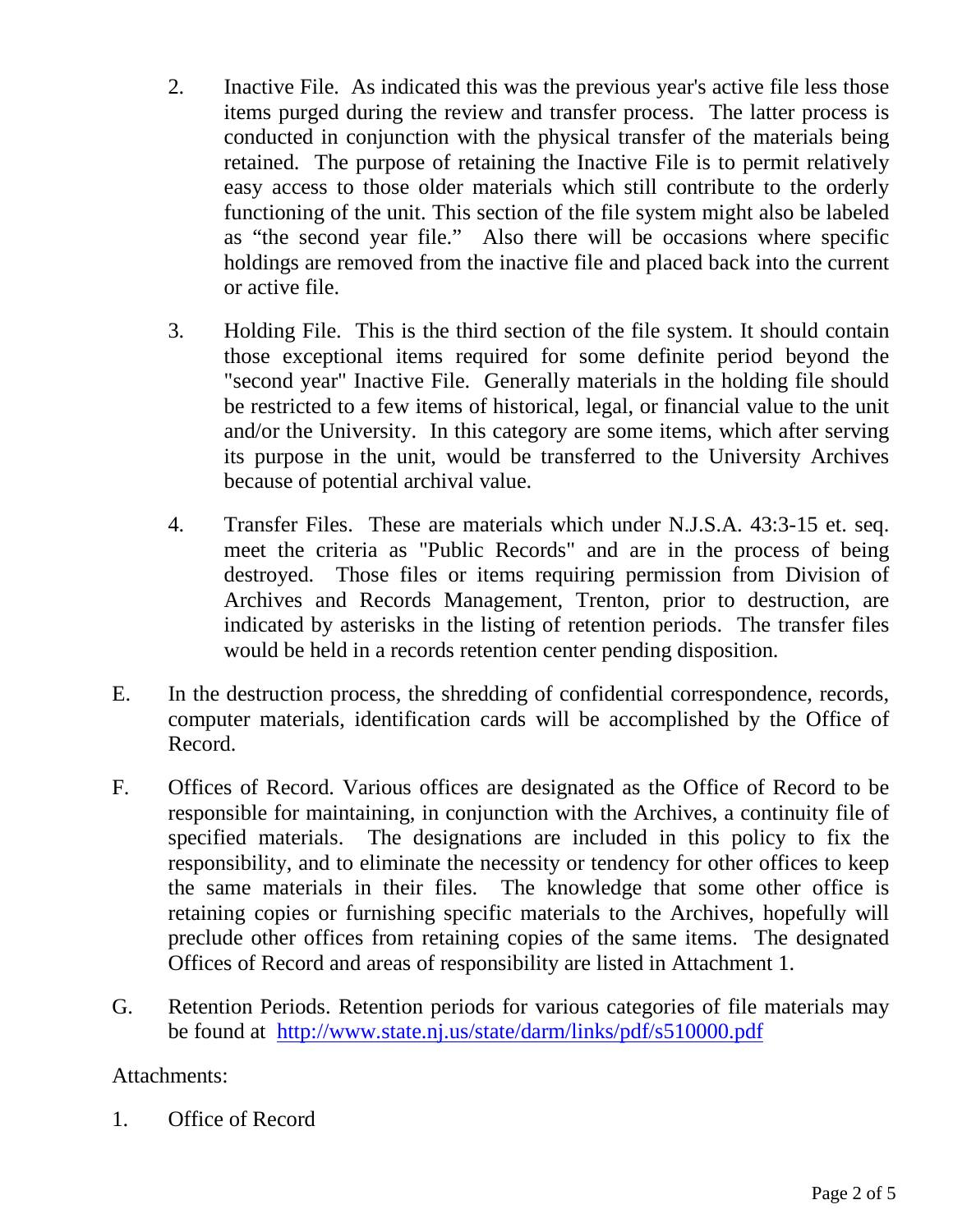#### Attachment 1

Subject Area or Materials **Office of Record** Admission Data **Admission** Data **Admissions** Office Academic Working Papers Academic Affairs Accreditation Materials **President's Office** Affirmative Action Reports Affirmative Action & Ethical Alumni Alumni Relations Architect's Reports Facilities Planning & Construction Arts & Humanities Programs **Arts & Humanities** ARGO Library Athletics & Recreation Athletics & Recreation Attorney-General Correspondence General Counsel/President's Office Audits (Financial) Accounting Auxiliary Services Administration & Finance Board of Trustees President's Office Bond Issues **Administration & Finance** Budget **Administration & Finance** Calendar (Academic) Student Records and Registration Calendar of Events Events Services Capital Improvement Programs Facilities Planning & Construction Campus Activities Events Services Career Planning Career Center Collective Bargaining President's Office University Cabinet President's Office University Store Administration & Finance Community Services Service Learning Program Computer Programming & Data Processing Computer Services Continuing Education Continuing Studies Contracts (Legal) **Administration & Finance Staff** 

**Standards** Counsel Data Processing Computer Services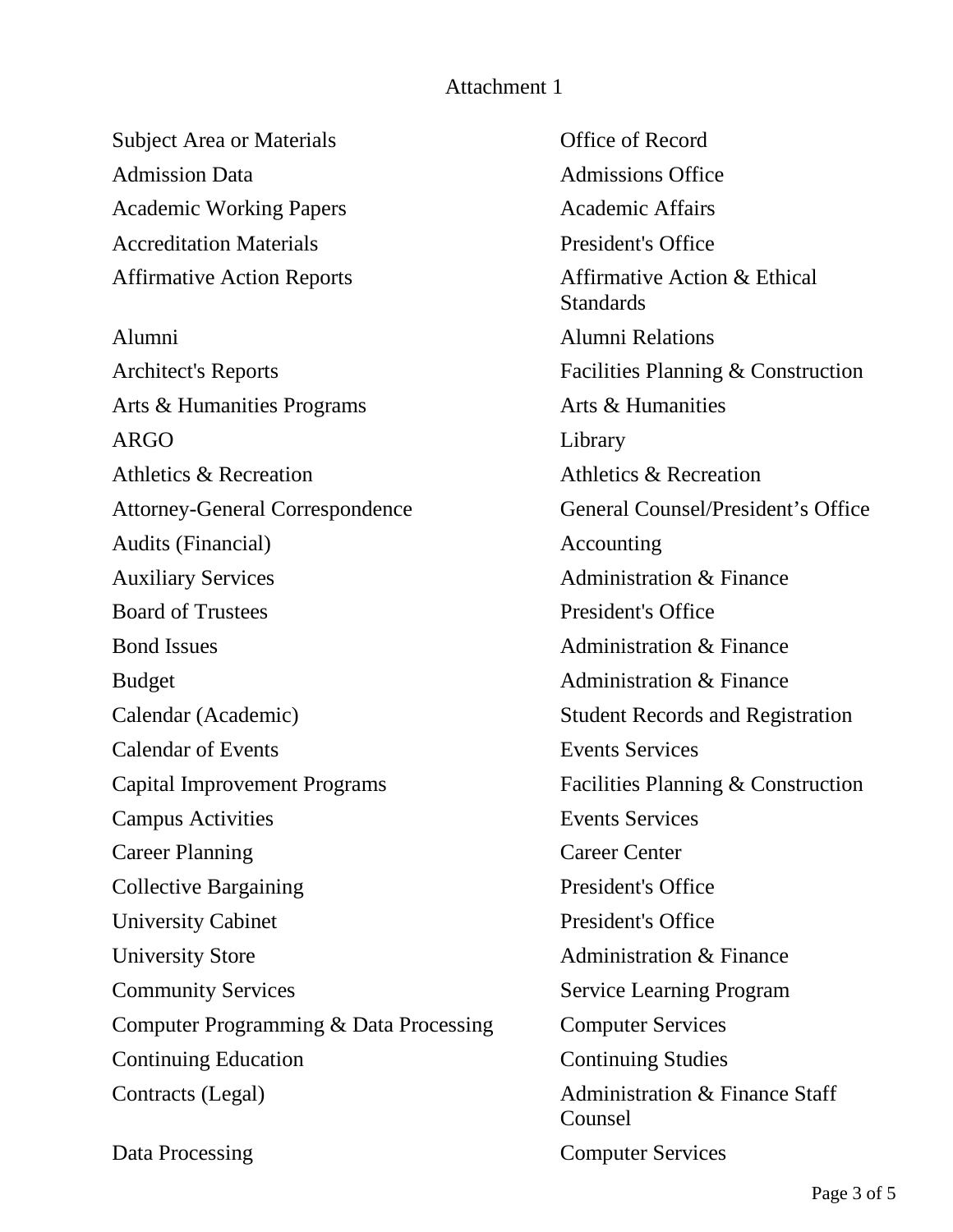Educational Facilities Authority **Administration & Finance** EOF Reports/Newsletters Student Affairs Equipment Inventory Purchasing/Accounting Evaluation of Personnel Human Resources

Financial Aid - Students Financial Aid Financial Records & Trans. Accounting Food Service Administration & Finance General Studies Programs General Studies Grants Grants Office Institutional Goals President's Office Institutional Planning President's Office Library Programs & Holdings Library Lease Agreements **Administration & Finance** Master Planning Materials President's Office Master Schedules Student Records & Registration Middle States Association **President's Office** N.J. Dept. of Higher Education President's Office News Releases and Clippings **Office of External Affairs** Personnel Items **Human Resources** Policy Matters President's Office Policy Manual **Administration & Finance** Preceptor Program Academic Advising President's Memoranda & Reports President's Office Procedures Manual Administration & Finance Professional Studies Programs Academic Affairs Property Acquisitions Administration & Finance Prospectus of University President's Office Purchases Purchasing Office Recruitment of Personnel Human Resources Safety and Security Campus Police

Faculty Items Deans of the Faculties or Academic Affairs Natural Sciences & Mathematics Natural Sciences & Mathematics